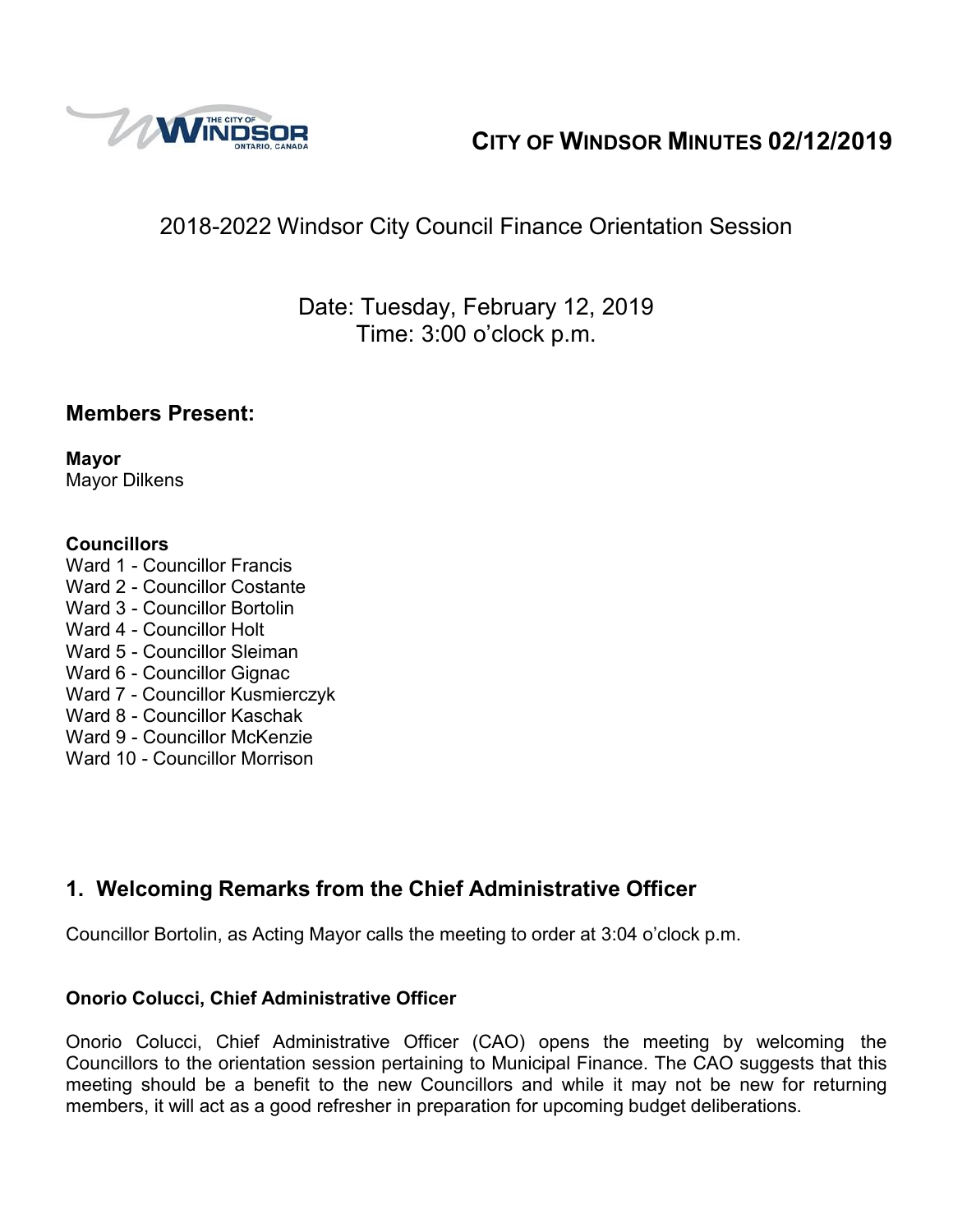### **2. Presentations by Finance**

#### **Joe Mancina, City Treasurer**

Joe Mancina, City Treasurer appears before Council and introduces the members of the Finance team, and provides information about the department's core objectives and organizational structure. J. Mancina explains that the three main factors that influence the financial health of the City of Windsor are the current fiscal circumstances of the Government of Ontario, the status of the local economy and sound financial management of the Corporation. A high level overview is given pertaining to: mandatory vs discretionary spending; the total tax levy; unprecedented fiscal responsibility; property taxes comparison by category; water and sewer surcharge comparison; overall comparison of residential changes; decreasing debt; employee future benefits liability per capita; reserve balances; debt to reserve ratio; and the City of Windsor bond rating.

### **Tony Ardovini, Deputy Treasurer - Financial Planning**

Tony Ardovini, Deputy Treasurer - Financial Planning appears before Council to provide information about the financial planning aspect of the department. The purpose of Financial Planning Support is to coordinate and execute the annual operating budget development process for the Corporation and administrate the operating budget development system. T. Ardovini provides a high level overview of the Operating Budget Summary; 2018 Gross Operating budget by major types of expenditures and main revenue sources; taxation by major function; program and service budget highlight variance reporting; performance measurement; and Ward funds.

#### **Melissa Osborne, Senior Manager of Asset Planning**

Melissa Osborne, Senior Manager of Asset Planning appears before Council to provide an overview of Asset Planning.

Councillor Bortolin, as Acting Mayor, leaves the meeting at 4:27 o'clock p.m.

M. Osbourne provides an overview of the corporate energy management plan for the City of Windsor; utility accounts; annual consumption; cost of electricity in Ontario; annual utility savings and revenue generating energy projects; future projects; capital budget and reserves; precommitted Capital funding; grants; and the Asset Management Plan for the City that is targeted to be brought forward to Council in the second quarter of 2019.

Councillor Bortolin, as Acting Mayor returns to the meeting at 4:31 o'clock p.m.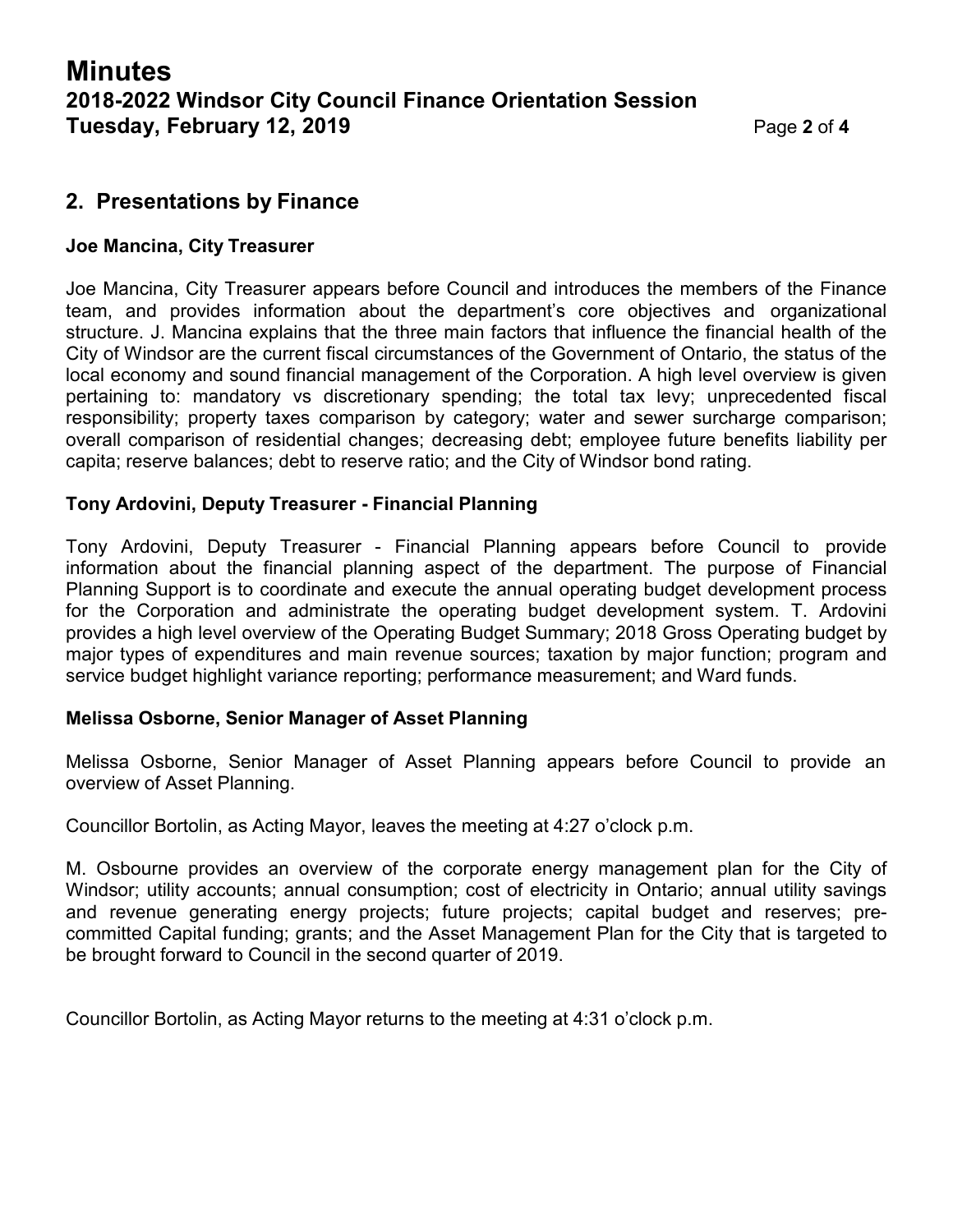## **Minutes 2018-2022 Windsor City Council Finance Orientation Session Tuesday, February 12, 2019** Page **3** of **4**

#### **Janice Guthrie, Deputy Treasurer - Taxation and Special Projects**

Janice Guthrie, Deputy Treasurer - Taxation and Special Projects appears before Council to provide an overview of taxation and financial projects tax rates and tax assessment values; determining the municipal tax levy; tax policies; the process for the calculation of property taxes, with Windsor setting the tax rate coupled with the assessment value as determined by MPAC; other billings; billing cycles; payment options; late payments; tax collections and tax liens; tax rebates and relief; Municipal Accommodation Tax; comparison to other Municipalities; exemptions; revenue sharing; cash flows and investments and banking.

#### **Dan Seguin, Deputy Treasurer - Financial Accounting**

Dan Seguin, Deputy Treasurer - Financial Accounting appears before Council to outline the roles of Financial Accounting and Payroll Services at the City of Windsor; HST for municipalities; consolidated financial statements; and controls and accountability.

Mayor Dilkens arrives at 5:19 o'clock p.m. and assumes the Chair and Councillor Bortolin as Acting Mayor Bortolin returns to his seat at the Council table.

## **3. Question & Answer Period**

Moved by: Councillor Kusmierczyk Seconded by: Councillor Holt

That the Municipal Finance Orientation presentation for the 2018-2022 Windsor City Council **BE RECEIVED**.

Carried.

## **4. Closing Remarks**

## **5. ADJOURNMENT**